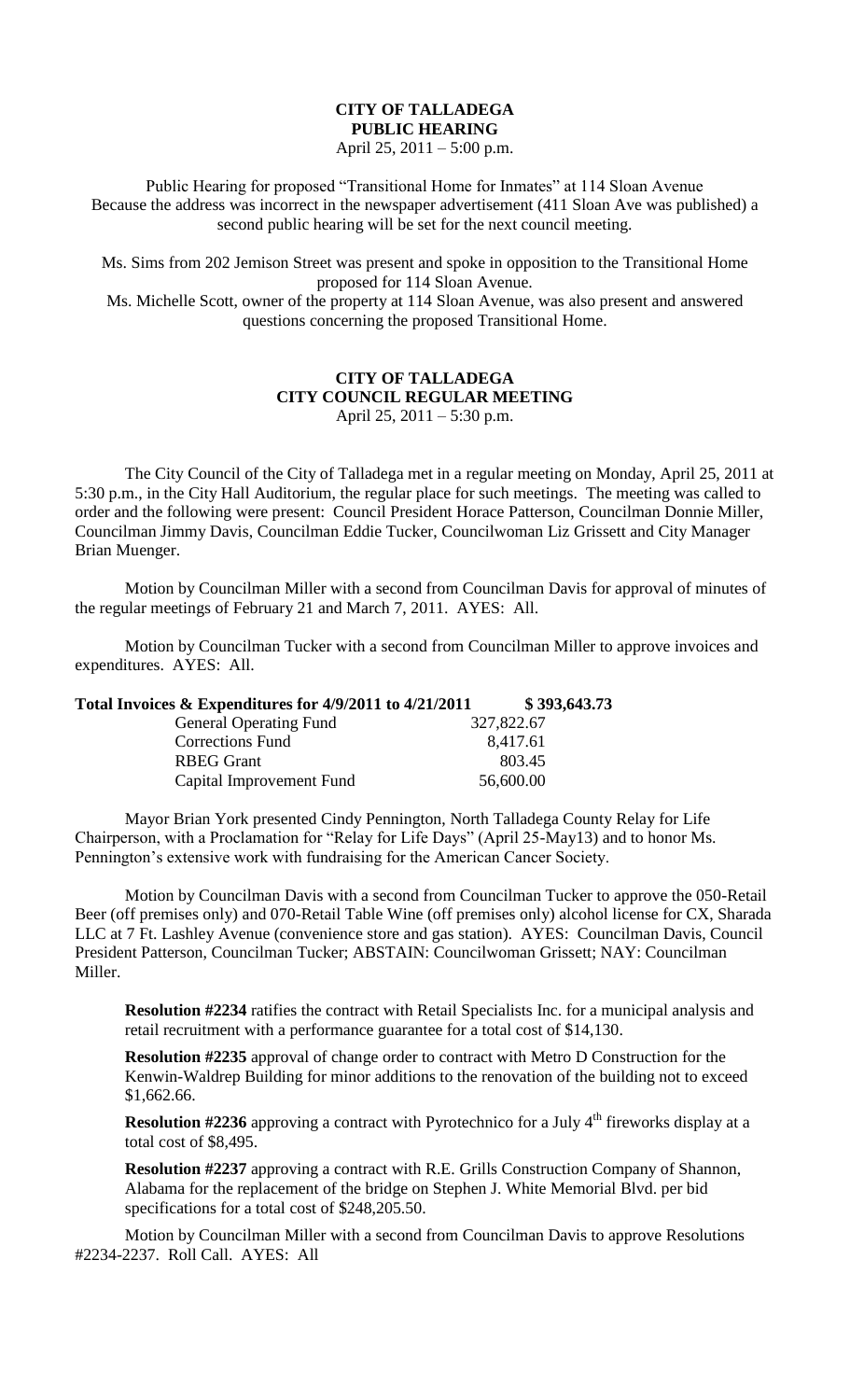Councilman Tucker requested that his pre-council comments concerning the golf course proposal be entered into the official Minutes. Councilman Tucker stated that even though the Talladega Municipal Golf Course does not have 18 holes it is still one of the most beautiful and best courses in the area and he would even put it past Alpine Bay and Timber Ridge Golf Course. Councilman Tucker asked "where does it stop" in giving away the City's assets – are we going to have some other entity do our community appearance and public works? Councilman Tucker stated that it did not make good mathematical sense to lease out the golf course to a private firm because the golf course is making money.

Councilman Tucker continued his comments during the discussion of the approval of Resolution #2238, stating that he felt the decision was hasty and needed more study. Councilman Davis commented that the information given from the Financial Department should previous losses and a projected loss of \$130,000 for this year. City Manager Muenger indicated that the Council was informed of the possible leasing of the golf course months ago and that the losses the golf course incurred over the last few years was discussed during budget sessions. Manager Muenger quoted the finance report on the golf course: 2008-2009 loss of \$208,330.58 though this was year that a great deal of money was spent to improve the golf course; 2009-2010 showed a loss of \$129,118.08 and that the projected loss for 2010-2011 was \$136,462.00. Councilman Tucker insisted that the projections were old and that the golf course was under new personnel and stated that last month the golf course brought in \$3,500 for one week. Councilman Tucker also commented that he did not want to see the golf course get into the "wrong hands" and have them run it into the ground during the span of the contract and then return it to the city in worse shape. Councilman Miller stated that this firm had taken over the Golden Springs-Pine Hill course and greatly improved it. At this point representatives of E&E Golf Course Management, Jason Edwards and Corey Egger came forward and made a presentation to the Council about the community friendly atmosphere and the community based tournaments they intended to bring to the golf course. They further stated that they did not intend to increase the rates and most likely some of the rates would go down.

**Resolution #2238** approving a lease agreement with E&E Golf Course Management for the Talladega Municipal Golf Course for a fee of \$200.00 per month for the property and \$1,656.00 per month for the existing golf cart lease.

Motion by Councilman Miller with a second from Councilman Davis to approved Resolution #2238. Rolle Call. AYES: Councilman Davis, Councilwoman Grissett, Council President Patterson, Councilman Miller. NAY: Councilman Tucker.

**Ordinance #1690** imposing a moratorium on variances for non-conforming signs for seven months until the Talladega Sign Ordinance #1230 can be updated and revised.

Motion by Councilman Davis with a second from Councilman Miller for immediate consideration of Ordinance #1690. Roll Call. AYES: All.

Motion by Councilman Davis with a second from Councilman Miller for reading of the heading only of Ordinance #1690. Roll Call. AYES: All.

AN ORDINANCE IMPOSING A MORATORIUM ON VARIANCES FOR ANY NON-CONFORMING SIGN UNDER ORDINANCE #1320 "TALLADEGA, ALABAMA SIGN ORDINANCE" AND TO SET FORTH PENALTIES FOR VIOLATION OF SAID ORDINANCE.

Motion by Councilman Davis with a second from Councilman Miller for approval of Ordinance #1690. Roll Call. AYES: All.

**Ordinance #1691** amending Ordinance #1683 to extend the Moratorium on the placement of Mobile/Manufactured Homes within areas currently zoned MHA for three months.

Motion by Councilman Davis with a second from Councilwoman Grissett for immediate consideration of Ordinance #1691. Roll Call. AYES: All.

Motion by Councilman Davis with a second from Councilman Miller for reading of the heading only of Ordinance #1691. Roll Call. AYES: All.

AN ORDINANCE TO AMEND ORDINANCE #1683 IMPOSING A MORATORIUM ON THE PLACEMENT OF MOBILE/ MANUFACTURED HOMES IN AREAS CURRENTLY ZONED MHA (MOBILE HOME ZONING DISTRICTS) WITHIN THE CITY LIMITS OF THE CITY OF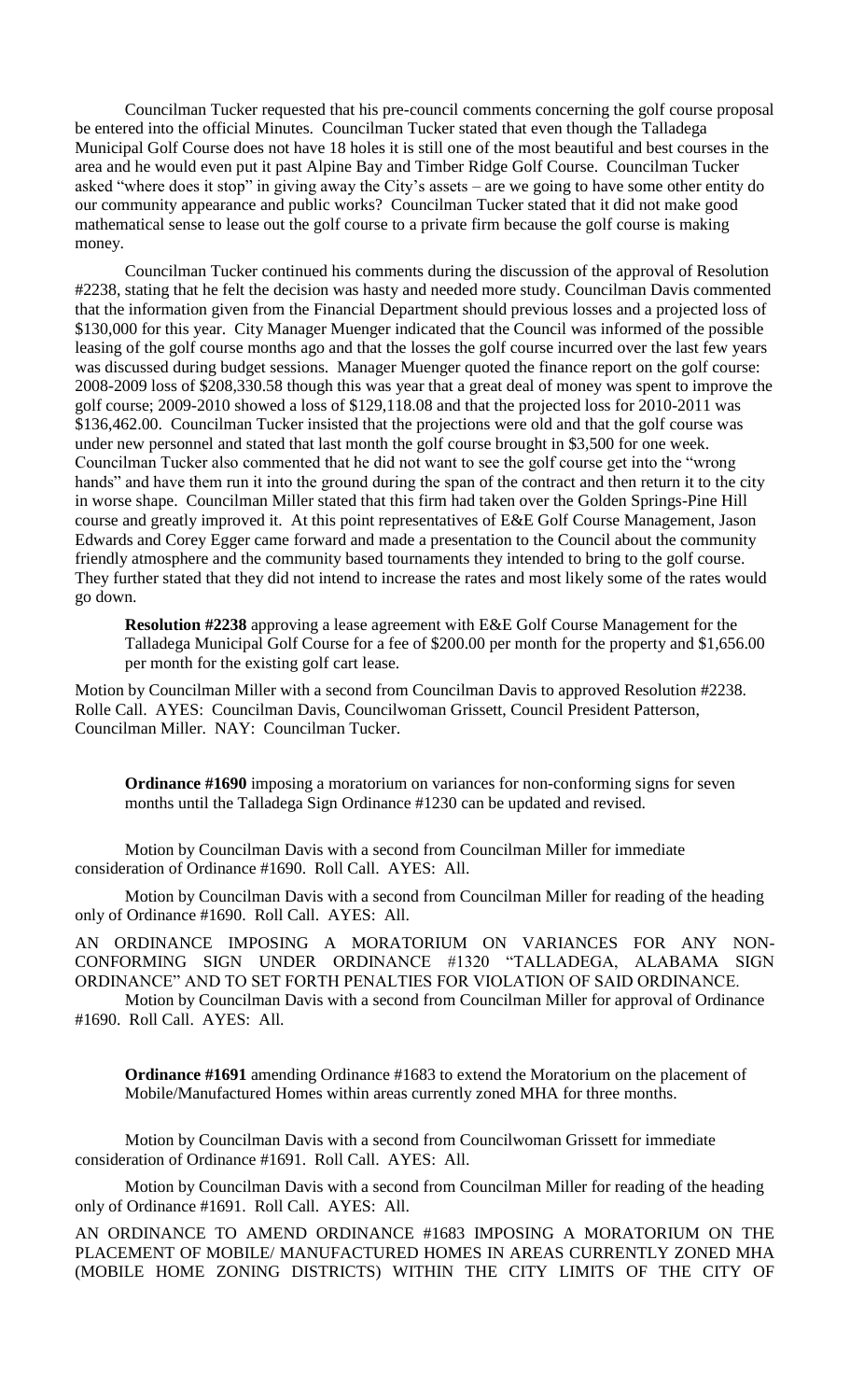TALLADEGA FOR THREE ADDITIONAL MONTHS OR UNTIL AN AMENDMENT IS APPROVED AND IMPLEMENTED FOR ORDINANCE #1120 "TALLADEGA, ALABAMA ZONING ORDINANCE" CONCERNING MHA ZONING DISTRICTS, WHICHEVER MAY COME FIRST.

Motion by Councilman Davis with a second from Councilwoman Grissett for approval of Ordinance #1691. Roll Call. AYES: Councilman Davis, Councilwoman Grissett, Council President Patterson, Councilman Miller. NAY: Councilman Tucker.

Councilman Tucker explained his vote by stating that any delay was not needed because after three or four years we should know what to do on this issue and in the next three months it would be too close to the election and who was going to vote on this in July and August. City Manager Muenger indicated that the Planning Commission had already had a work session on the mobile home topic and that an educational/training session led by an expert on mobile home ordinances would be held as soon as possible.

Motion by Councilman Davis with a second by Councilwoman Grissett to approve invoices and expenditures for the Water Department. AYES: Council President Patterson, Councilman Davis, Councilwoman Grissett and Councilman Miller; NAY: Councilman Tucker.

| Water Department Expenditures for 4/13/11 to 4/20/2011 |            | \$253,446.36 |
|--------------------------------------------------------|------------|--------------|
| General Fund                                           | 241,779.31 |              |
| Bond Fund                                              | 11,667.05  |              |

Motion by Councilwoman Grissett with a second from Councilman Davis to approve the Water Department's Meter Tampering/Theft Service Policy. AYES: All.

Motion by Councilman Davis with a second from Councilman Miller approving the hiring of a Construction Maintenance employee and an Administrative Clerk for the Water Department. Roll Call. AYES: Council President Patterson, Councilman Davis, Councilwoman Grissett and Councilman Miller; NAY: Councilman Tucker.

Council approved moving May 2011 regular meetings to May  $9<sup>th</sup>$  and May  $23<sup>rd</sup>$ .

Motion by Councilman Miller with a second from Councilman Davis to raise the Animal Control Department's adoption fees to \$85.00 for dogs and \$75.00 for cats. AYES: All.

Motion by Councilman Davis with a second from Councilwoman Grissett to approve the job description for a part-time Code Enforcement employee. AYES: All.

Motion by Councilman Davis with a second from Councilwoman Grissett to approve the following hiring requests: Animal Control – Labor Maintenance, Community Appearance – two Labor Maintenance, Temporary (Seasonal) Part-time Code Enforcement Officer, Acting Public Works Director Karen Phillips as Public Works Director. AYES: All.

Councilman Miller commented on a letter sent to the Council from Principal Jennifer Griffin of Salter School concerning the 21 students who are part of the Archery Team that was asked to participate in a regional archery tournament. Councilman Miller encouraged everyone to help the team out financially through personal donations.

Councilman Tucker stated that there were several problems in his ward that he wanted straightened out. These included getting something being done about dilapidated houses and weed abatement. More personnel was needed in the field to take care of the mowing needs, park bathroom facilities were unclean, a schedule needed to be set up to clean them every day, ditches are holding water and are becoming mosquito pits, and the trash truck was not running on a regular basis. Councilman Tucker also stated that trees need to be trimmed and cut back from sidewalks and roads and that he was glad that more personnel was being hired to help out. In conclusion, Councilman Tucker stated that the Council needed to vote on the mobile home ordinance as soon as possible.

Councilwoman Grissett read a letter of appreciation from the Talladega High School tennis team for the improvements to the tennis facility at Jemison Park.